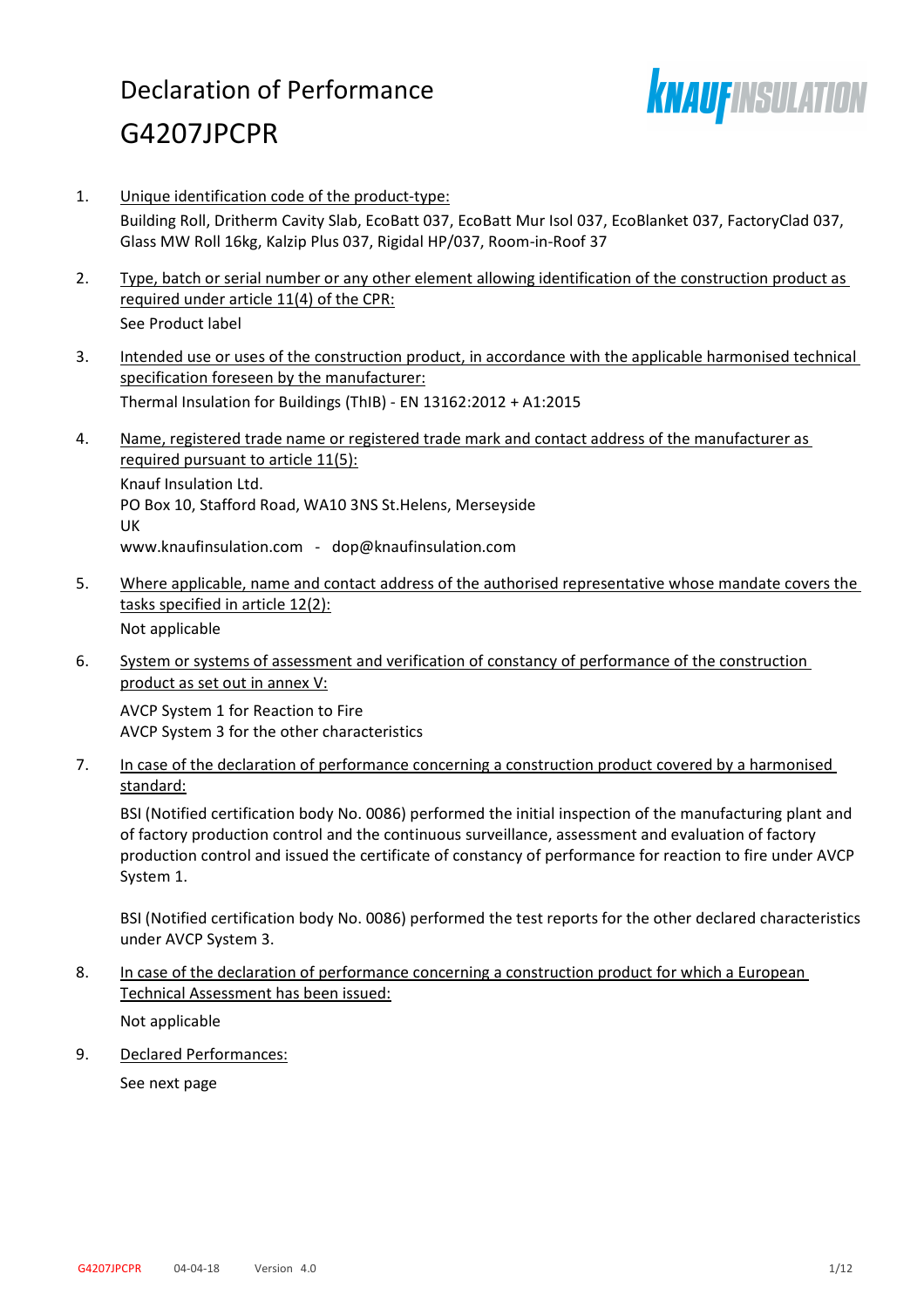## **G4207JPCPR Building Roll**



| <b>Essential Characteristics</b>                                                 | G4207JPCPR                                   |                      | Harmonised technical       |
|----------------------------------------------------------------------------------|----------------------------------------------|----------------------|----------------------------|
|                                                                                  | Performance                                  | <b>Building Roll</b> | standard                   |
|                                                                                  |                                              |                      |                            |
| <b>Thermal Resistance</b>                                                        | Thermal conductivity (W/mK)                  | 0,037                | EN 13162:2012 +<br>A1:2015 |
|                                                                                  | <b>Thermal Resistance</b>                    | See product label    |                            |
|                                                                                  | Thickness range (mm)                         | 100                  |                            |
|                                                                                  | Thickness tolerance                          | T <sub>2</sub>       |                            |
| Reaction to Fire                                                                 | Reaction to fire                             | F                    |                            |
| Durability of reaction to fire against heat,<br>weathering, ageing / degradation | <b>Durability Characteristics</b>            | $NPD {a}$            |                            |
| Durability of thermal resistance against                                         | <b>Thermal Resistance</b>                    | NPD{b}               |                            |
| heat, weathering, ageing / degradation                                           | Thermal conductivity                         | <b>NPD</b>           |                            |
|                                                                                  | Durability characteristics                   | $NPD$ $\{c\}$        |                            |
|                                                                                  |                                              |                      |                            |
| Compressive Strength                                                             | Compressive Stress / Compressive<br>Strength | <b>NPD</b>           |                            |
|                                                                                  | Point Load                                   | <b>NPD</b>           |                            |
| Tensile / Flexural strength                                                      | Tensile strength perpendicular faces         | NPD {d}              |                            |
| Durability of compressive Strength against                                       | Compressive creep                            | <b>NPD</b>           |                            |
| ageing / degradation                                                             |                                              |                      |                            |
|                                                                                  |                                              |                      |                            |
| <b>Water Permeability</b>                                                        | Short term water absorption                  | <b>NPD</b>           |                            |
|                                                                                  | Long term water absorption                   | <b>NPD</b>           |                            |
| Water vapour permeability                                                        | Water vapour transmission, water vapour      | <b>NPD</b>           |                            |
|                                                                                  | diffusion resistance factor                  |                      |                            |
|                                                                                  |                                              |                      |                            |
| Impact noise transmissions index (for                                            | Dynamic stiffness                            | <b>NPD</b>           |                            |
| floors)                                                                          | Thickness                                    | <b>NPD</b>           |                            |
|                                                                                  | Compressibility                              | <b>NPD</b>           |                            |
|                                                                                  | Air flow resistivity                         | <b>NPD</b>           |                            |
| Acoustic absorptions index                                                       | Sound absorption                             | <b>NPD</b>           |                            |
| Direct airborne sound insulation index                                           | Air flow resistivity                         | <b>NPD</b>           |                            |
|                                                                                  |                                              |                      |                            |
| Release of dangerous substances to the                                           | Release of dangerous substances              | NPD {e}              |                            |
| indoor environment                                                               |                                              |                      |                            |
| Continuous glowing combustion                                                    | Continuous glowing combustion                | NPD {e}              |                            |
|                                                                                  |                                              |                      |                            |
| NPD - No performance determined                                                  |                                              |                      |                            |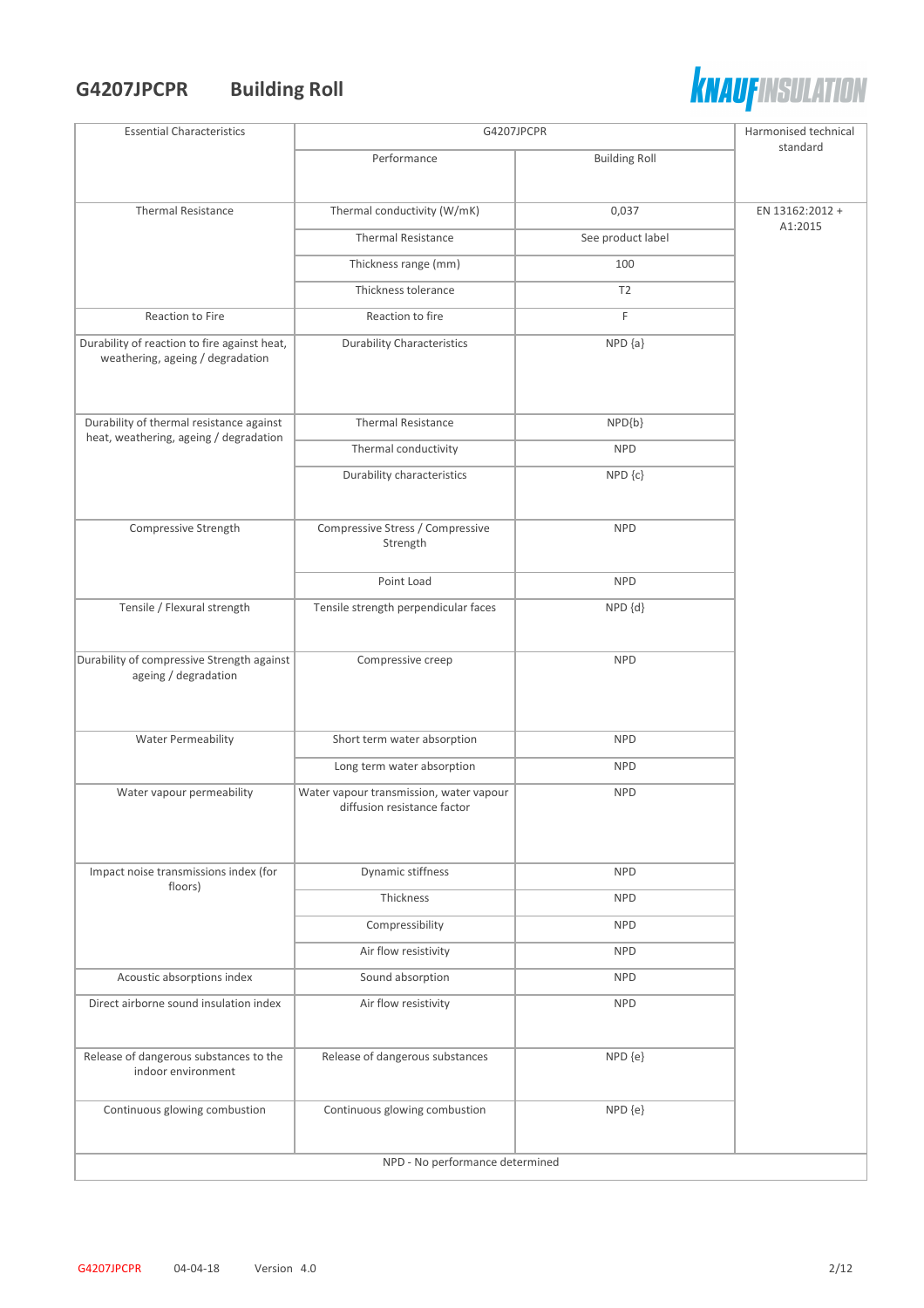## **G4207JPCPR Dritherm Cavity Slab**



| <b>Essential Characteristics</b>                                                 | G4207JPCPR                                   |                      | Harmonised technical |
|----------------------------------------------------------------------------------|----------------------------------------------|----------------------|----------------------|
|                                                                                  | Performance                                  | Dritherm Cavity Slab | standard             |
|                                                                                  |                                              |                      |                      |
| <b>Thermal Resistance</b>                                                        | Thermal conductivity (W/mK)                  | 0,037                | EN 13162:2012 +      |
|                                                                                  | <b>Thermal Resistance</b>                    | See product label    | A1:2015              |
|                                                                                  | Thickness range (mm)                         | $75 - 150$           |                      |
|                                                                                  | Thickness tolerance                          | T4                   |                      |
| Reaction to Fire                                                                 | Reaction to fire                             | A1                   |                      |
| Durability of reaction to fire against heat,<br>weathering, ageing / degradation | <b>Durability Characteristics</b>            | $NPD {a}$            |                      |
| Durability of thermal resistance against                                         | <b>Thermal Resistance</b>                    | NPD{b}               |                      |
| heat, weathering, ageing / degradation                                           | Thermal conductivity                         | <b>NPD</b>           |                      |
|                                                                                  | Durability characteristics                   | $NPD$ $\{c\}$        |                      |
|                                                                                  |                                              |                      |                      |
| Compressive Strength                                                             | Compressive Stress / Compressive<br>Strength | <b>NPD</b>           |                      |
|                                                                                  | Point Load                                   | <b>NPD</b>           |                      |
| Tensile / Flexural strength                                                      | Tensile strength perpendicular faces         | NPD {d}              |                      |
| Durability of compressive Strength against                                       | Compressive creep                            | <b>NPD</b>           |                      |
| ageing / degradation                                                             |                                              |                      |                      |
|                                                                                  |                                              |                      |                      |
| Water Permeability                                                               | Short term water absorption                  | WS                   |                      |
|                                                                                  | Long term water absorption                   | <b>NPD</b>           |                      |
| Water vapour permeability                                                        | Water vapour transmission, water vapour      | <b>NPD</b>           |                      |
|                                                                                  | diffusion resistance factor                  |                      |                      |
|                                                                                  |                                              |                      |                      |
| Impact noise transmissions index (for                                            | Dynamic stiffness                            | <b>NPD</b>           |                      |
| floors)                                                                          | Thickness                                    | <b>NPD</b>           |                      |
|                                                                                  | Compressibility                              | <b>NPD</b>           |                      |
|                                                                                  | Air flow resistivity                         | <b>NPD</b>           |                      |
| Acoustic absorptions index                                                       | Sound absorption                             | <b>NPD</b>           |                      |
| Direct airborne sound insulation index                                           | Air flow resistivity                         | <b>NPD</b>           |                      |
|                                                                                  |                                              |                      |                      |
| Release of dangerous substances to the<br>indoor environment                     | Release of dangerous substances              | NPD {e}              |                      |
| Continuous glowing combustion                                                    | Continuous glowing combustion                | NPD {e}              |                      |
|                                                                                  | NPD - No performance determined              |                      |                      |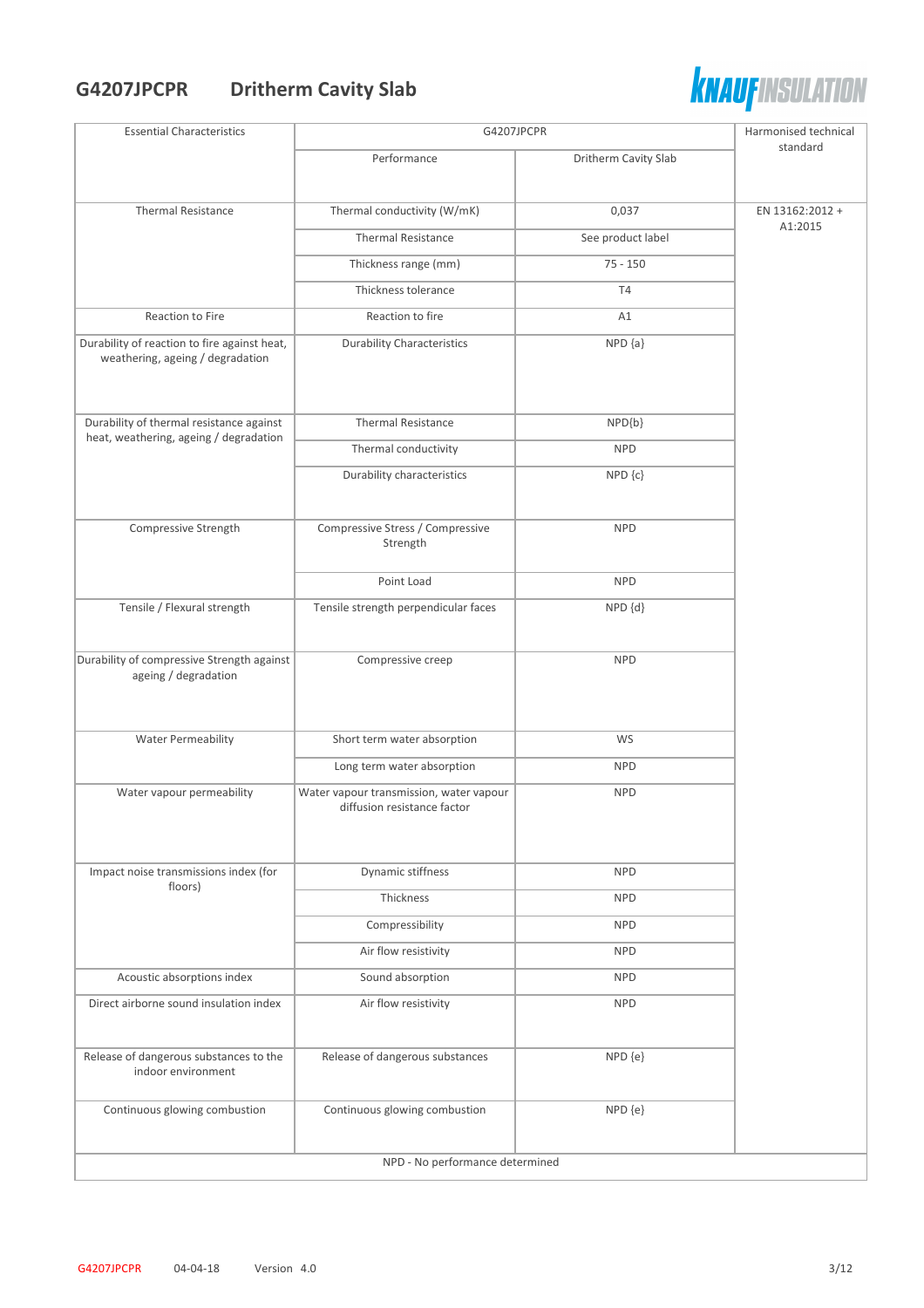#### **G4207JPCPR EcoBatt 037**



| <b>Essential Characteristics</b>                                                 | G4207JPCPR                                                             |                   | Harmonised technical |  |  |
|----------------------------------------------------------------------------------|------------------------------------------------------------------------|-------------------|----------------------|--|--|
|                                                                                  | Performance                                                            | EcoBatt 037       | standard             |  |  |
|                                                                                  |                                                                        |                   |                      |  |  |
| <b>Thermal Resistance</b>                                                        | Thermal conductivity (W/mK)                                            | 0,037             | EN 13162:2012 +      |  |  |
|                                                                                  | <b>Thermal Resistance</b>                                              | See product label | A1:2015              |  |  |
|                                                                                  | Thickness range (mm)                                                   | $30 - 250$        |                      |  |  |
|                                                                                  | Thickness tolerance                                                    | T <sub>4</sub>    |                      |  |  |
| Reaction to Fire                                                                 | Reaction to fire                                                       | A1                |                      |  |  |
| Durability of reaction to fire against heat,<br>weathering, ageing / degradation | <b>Durability Characteristics</b>                                      | $NPD {a}$         |                      |  |  |
| Durability of thermal resistance against                                         | <b>Thermal Resistance</b>                                              | $NPD{b}$          |                      |  |  |
| heat, weathering, ageing / degradation                                           | Thermal conductivity                                                   | <b>NPD</b>        |                      |  |  |
|                                                                                  | Durability characteristics                                             | $NPD$ $\{c\}$     |                      |  |  |
|                                                                                  |                                                                        |                   |                      |  |  |
| Compressive Strength                                                             | Compressive Stress / Compressive<br>Strength                           | <b>NPD</b>        |                      |  |  |
|                                                                                  | Point Load                                                             | <b>NPD</b>        |                      |  |  |
| Tensile / Flexural strength                                                      | Tensile strength perpendicular faces                                   | NPD {d}           |                      |  |  |
| Durability of compressive Strength against<br>ageing / degradation               | Compressive creep                                                      | <b>NPD</b>        |                      |  |  |
| <b>Water Permeability</b>                                                        | Short term water absorption                                            | <b>NPD</b>        |                      |  |  |
|                                                                                  | Long term water absorption                                             | <b>NPD</b>        |                      |  |  |
| Water vapour permeability                                                        | Water vapour transmission, water vapour<br>diffusion resistance factor | <b>NPD</b>        |                      |  |  |
| Impact noise transmissions index (for                                            | Dynamic stiffness                                                      | <b>NPD</b>        |                      |  |  |
| floors)                                                                          | Thickness                                                              | <b>NPD</b>        |                      |  |  |
|                                                                                  | Compressibility                                                        | <b>NPD</b>        |                      |  |  |
|                                                                                  | Air flow resistivity                                                   | <b>NPD</b>        |                      |  |  |
| Acoustic absorptions index                                                       | Sound absorption                                                       | <b>NPD</b>        |                      |  |  |
| Direct airborne sound insulation index                                           | Air flow resistivity                                                   | <b>NPD</b>        |                      |  |  |
|                                                                                  |                                                                        |                   |                      |  |  |
| Release of dangerous substances to the<br>indoor environment                     | Release of dangerous substances                                        | NPD {e}           |                      |  |  |
| Continuous glowing combustion                                                    | Continuous glowing combustion                                          | NPD {e}           |                      |  |  |
|                                                                                  | NPD - No performance determined                                        |                   |                      |  |  |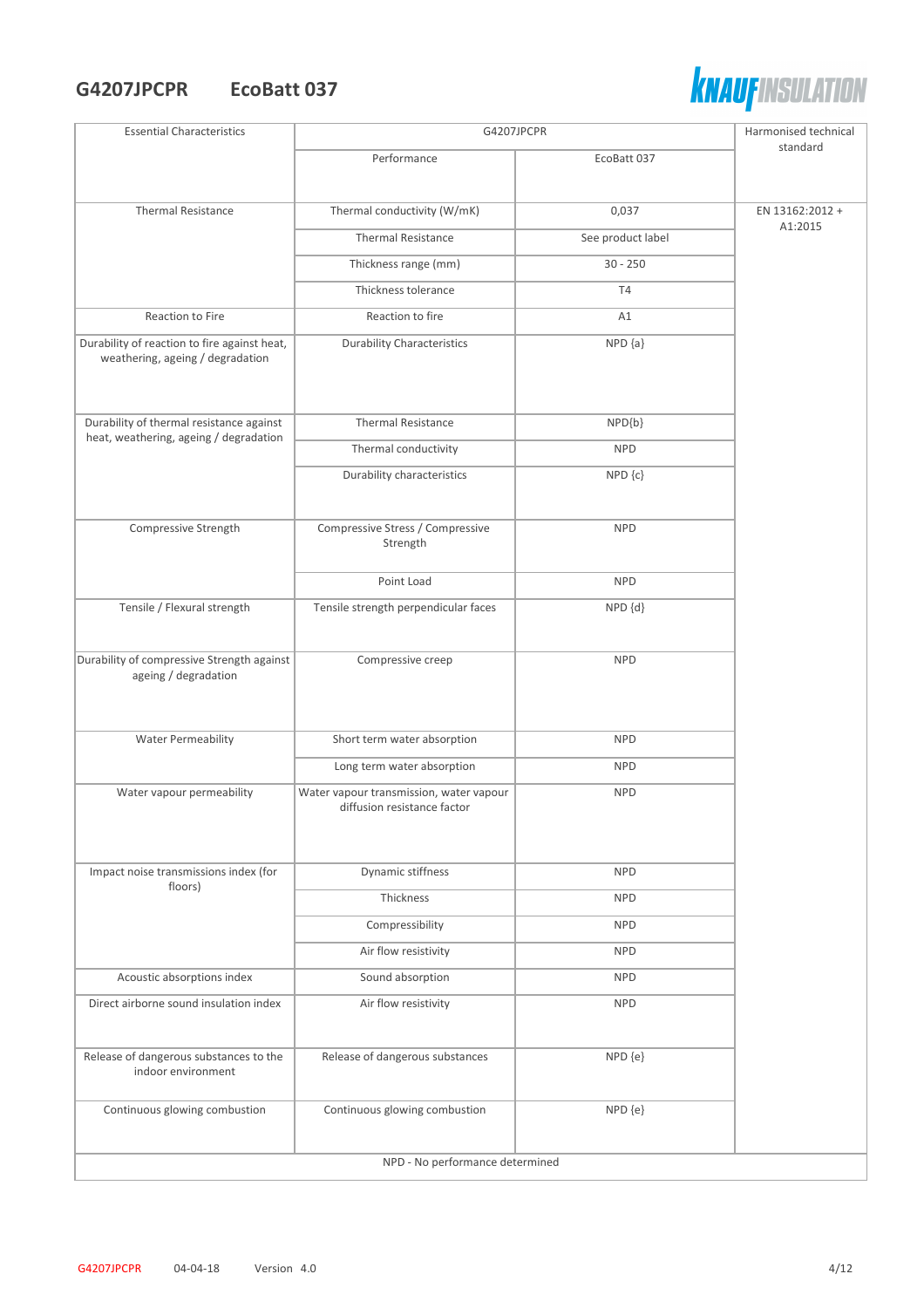#### **G4207JPCPR EcoBatt Mur Isol 037**



| <b>Essential Characteristics</b>                                                 | G4207JPCPR                                                             |                      | Harmonised technical |
|----------------------------------------------------------------------------------|------------------------------------------------------------------------|----------------------|----------------------|
|                                                                                  | Performance                                                            | EcoBatt Mur Isol 037 | standard             |
| <b>Thermal Resistance</b>                                                        | Thermal conductivity (W/mK)                                            | 0,037                | EN 13162:2012 +      |
|                                                                                  | <b>Thermal Resistance</b>                                              | See product label    | A1:2015              |
|                                                                                  | Thickness range (mm)                                                   | $125 - 245$          |                      |
|                                                                                  | Thickness tolerance                                                    | T <sub>4</sub>       |                      |
| Reaction to Fire                                                                 | Reaction to fire                                                       | A1                   |                      |
| Durability of reaction to fire against heat,<br>weathering, ageing / degradation | <b>Durability Characteristics</b>                                      | $NPD {a}$            |                      |
| Durability of thermal resistance against                                         | <b>Thermal Resistance</b>                                              | NPD{b}               |                      |
| heat, weathering, ageing / degradation                                           | Thermal conductivity                                                   | <b>NPD</b>           |                      |
|                                                                                  | Durability characteristics                                             | NPD {c}              |                      |
| Compressive Strength                                                             | Compressive Stress / Compressive<br>Strength                           | <b>NPD</b>           |                      |
|                                                                                  | Point Load                                                             | <b>NPD</b>           |                      |
| Tensile / Flexural strength                                                      | Tensile strength perpendicular faces                                   | NPD {d}              |                      |
| Durability of compressive Strength against<br>ageing / degradation               | Compressive creep                                                      | <b>NPD</b>           |                      |
| <b>Water Permeability</b>                                                        | Short term water absorption                                            | WS                   |                      |
|                                                                                  | Long term water absorption                                             | <b>NPD</b>           |                      |
| Water vapour permeability                                                        | Water vapour transmission, water vapour<br>diffusion resistance factor | <b>NPD</b>           |                      |
| Impact noise transmissions index (for<br>floors)                                 | Dynamic stiffness                                                      | <b>NPD</b>           |                      |
|                                                                                  | Thickness                                                              | <b>NPD</b>           |                      |
|                                                                                  | Compressibility                                                        | <b>NPD</b>           |                      |
|                                                                                  | Air flow resistivity                                                   | <b>NPD</b>           |                      |
| Acoustic absorptions index                                                       | Sound absorption                                                       | <b>NPD</b>           |                      |
| Direct airborne sound insulation index                                           | Air flow resistivity                                                   | <b>NPD</b>           |                      |
| Release of dangerous substances to the<br>indoor environment                     | Release of dangerous substances                                        | NPD {e}              |                      |
| Continuous glowing combustion                                                    | Continuous glowing combustion                                          | NPD {e}              |                      |
|                                                                                  | NPD - No performance determined                                        |                      |                      |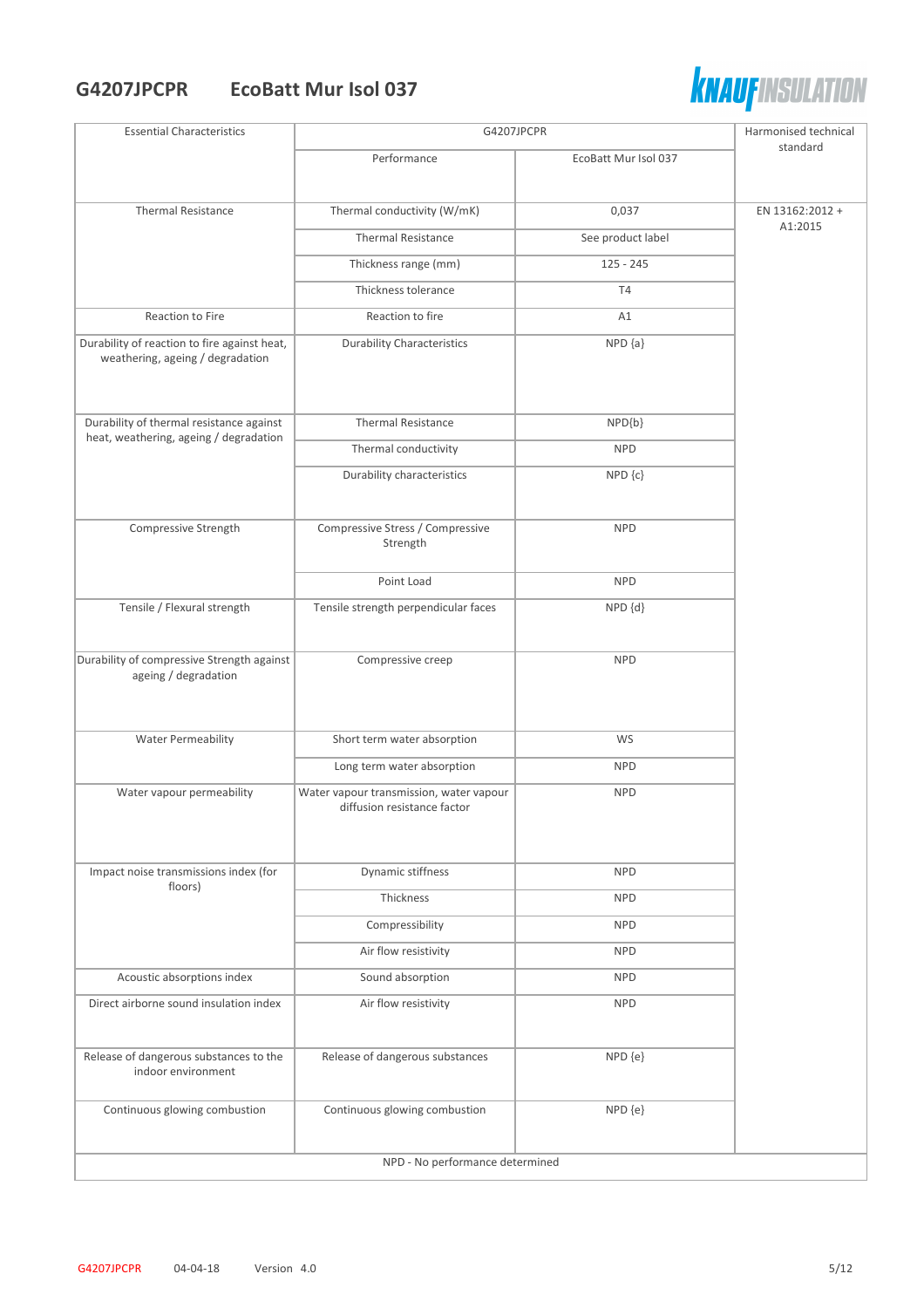### **G4207JPCPR EcoBlanket 037**



| <b>Essential Characteristics</b>                                                 | G4207JPCPR                                                             |                   | Harmonised technical       |  |
|----------------------------------------------------------------------------------|------------------------------------------------------------------------|-------------------|----------------------------|--|
|                                                                                  | Performance                                                            | EcoBlanket 037    | standard                   |  |
|                                                                                  |                                                                        |                   |                            |  |
| <b>Thermal Resistance</b>                                                        | Thermal conductivity (W/mK)                                            | 0,037             | EN 13162:2012 +<br>A1:2015 |  |
|                                                                                  | <b>Thermal Resistance</b>                                              | See product label |                            |  |
|                                                                                  | Thickness range (mm)                                                   | $45 - 250$        |                            |  |
|                                                                                  | Thickness tolerance                                                    | T2                |                            |  |
| Reaction to Fire                                                                 | Reaction to fire                                                       | A1                |                            |  |
| Durability of reaction to fire against heat,<br>weathering, ageing / degradation | <b>Durability Characteristics</b>                                      | $NPD {a}$         |                            |  |
| Durability of thermal resistance against                                         | <b>Thermal Resistance</b>                                              | NPD{b}            |                            |  |
| heat, weathering, ageing / degradation                                           | Thermal conductivity                                                   | <b>NPD</b>        |                            |  |
|                                                                                  | Durability characteristics                                             | NPD {c}           |                            |  |
|                                                                                  |                                                                        |                   |                            |  |
| Compressive Strength                                                             | Compressive Stress / Compressive<br>Strength                           | <b>NPD</b>        |                            |  |
|                                                                                  | Point Load                                                             | <b>NPD</b>        |                            |  |
| Tensile / Flexural strength                                                      | Tensile strength perpendicular faces                                   | NPD {d}           |                            |  |
| Durability of compressive Strength against<br>ageing / degradation               | Compressive creep                                                      | <b>NPD</b>        |                            |  |
| <b>Water Permeability</b>                                                        | Short term water absorption                                            | <b>NPD</b>        |                            |  |
|                                                                                  | Long term water absorption                                             | <b>NPD</b>        |                            |  |
| Water vapour permeability                                                        | Water vapour transmission, water vapour<br>diffusion resistance factor | <b>NPD</b>        |                            |  |
| Impact noise transmissions index (for                                            | Dynamic stiffness                                                      | <b>NPD</b>        |                            |  |
| floors)                                                                          | Thickness                                                              | <b>NPD</b>        |                            |  |
|                                                                                  | Compressibility                                                        | <b>NPD</b>        |                            |  |
|                                                                                  | Air flow resistivity                                                   | <b>NPD</b>        |                            |  |
| Acoustic absorptions index                                                       | Sound absorption                                                       | <b>NPD</b>        |                            |  |
| Direct airborne sound insulation index                                           | Air flow resistivity                                                   | <b>NPD</b>        |                            |  |
| Release of dangerous substances to the<br>indoor environment                     | Release of dangerous substances                                        | NPD {e}           |                            |  |
| Continuous glowing combustion                                                    | Continuous glowing combustion                                          | NPD {e}           |                            |  |
|                                                                                  | NPD - No performance determined                                        |                   |                            |  |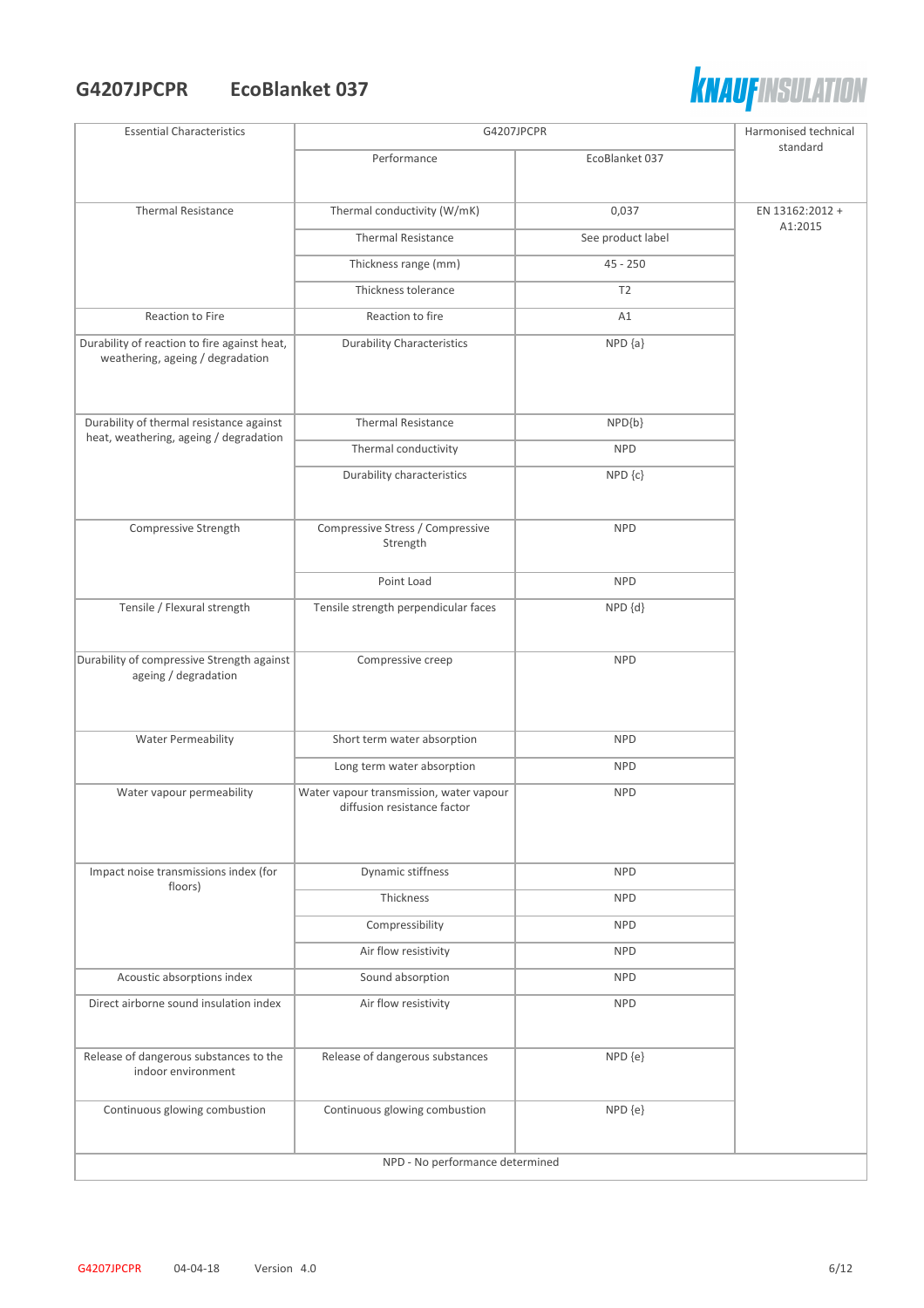## **G4207JPCPR FactoryClad 037**



| <b>Essential Characteristics</b>                                                 | G4207JPCPR                                                             |                   | Harmonised technical |  |
|----------------------------------------------------------------------------------|------------------------------------------------------------------------|-------------------|----------------------|--|
|                                                                                  | Performance                                                            | FactoryClad 037   | standard             |  |
|                                                                                  |                                                                        |                   |                      |  |
| <b>Thermal Resistance</b>                                                        | Thermal conductivity (W/mK)                                            | 0,037             | EN 13162:2012 +      |  |
|                                                                                  | <b>Thermal Resistance</b>                                              | See product label | A1:2015              |  |
|                                                                                  | Thickness range (mm)                                                   | $100 - 220$       |                      |  |
|                                                                                  | Thickness tolerance                                                    | T1                |                      |  |
| Reaction to Fire                                                                 | Reaction to fire                                                       | A1                |                      |  |
| Durability of reaction to fire against heat,<br>weathering, ageing / degradation | <b>Durability Characteristics</b>                                      | $NPD {a}$         |                      |  |
| Durability of thermal resistance against                                         | <b>Thermal Resistance</b>                                              | $NPD{b}$          |                      |  |
| heat, weathering, ageing / degradation                                           | Thermal conductivity                                                   | <b>NPD</b>        |                      |  |
|                                                                                  | Durability characteristics                                             | $NPD$ $\{c\}$     |                      |  |
|                                                                                  |                                                                        |                   |                      |  |
| Compressive Strength                                                             | Compressive Stress / Compressive<br>Strength                           | <b>NPD</b>        |                      |  |
|                                                                                  | Point Load                                                             | <b>NPD</b>        |                      |  |
| Tensile / Flexural strength                                                      | Tensile strength perpendicular faces                                   | NPD {d}           |                      |  |
| Durability of compressive Strength against<br>ageing / degradation               | Compressive creep                                                      | <b>NPD</b>        |                      |  |
| <b>Water Permeability</b>                                                        | Short term water absorption                                            | <b>NPD</b>        |                      |  |
|                                                                                  | Long term water absorption                                             | <b>NPD</b>        |                      |  |
| Water vapour permeability                                                        | Water vapour transmission, water vapour<br>diffusion resistance factor | <b>NPD</b>        |                      |  |
| Impact noise transmissions index (for                                            | Dynamic stiffness                                                      | <b>NPD</b>        |                      |  |
| floors)                                                                          | Thickness                                                              | <b>NPD</b>        |                      |  |
|                                                                                  | Compressibility                                                        | <b>NPD</b>        |                      |  |
|                                                                                  | Air flow resistivity                                                   | <b>NPD</b>        |                      |  |
| Acoustic absorptions index                                                       | Sound absorption                                                       | <b>NPD</b>        |                      |  |
| Direct airborne sound insulation index                                           | Air flow resistivity                                                   | <b>NPD</b>        |                      |  |
|                                                                                  |                                                                        |                   |                      |  |
| Release of dangerous substances to the<br>indoor environment                     | Release of dangerous substances                                        | NPD {e}           |                      |  |
| Continuous glowing combustion                                                    | Continuous glowing combustion                                          | NPD {e}           |                      |  |
|                                                                                  | NPD - No performance determined                                        |                   |                      |  |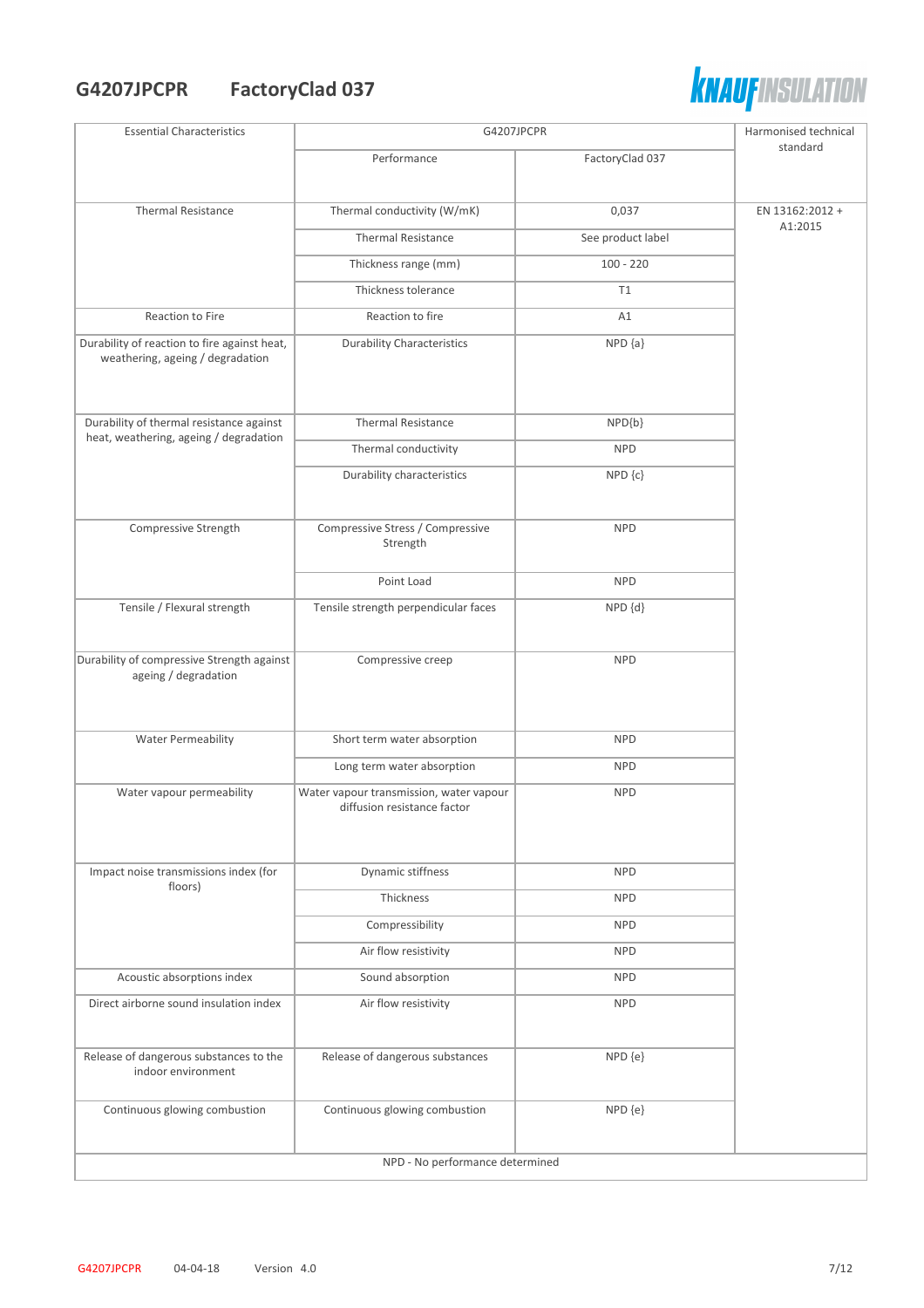# **G4207JPCPR Glass MW Roll 16kg**



| <b>Essential Characteristics</b>                                                 | G4207JPCPR                                                             |                    | Harmonised technical |  |
|----------------------------------------------------------------------------------|------------------------------------------------------------------------|--------------------|----------------------|--|
|                                                                                  | Performance                                                            | Glass MW Roll 16kg | standard             |  |
|                                                                                  |                                                                        |                    |                      |  |
| <b>Thermal Resistance</b>                                                        | Thermal conductivity (W/mK)                                            | 0,037              | EN 13162:2012 +      |  |
|                                                                                  | <b>Thermal Resistance</b>                                              | See product label  | A1:2015              |  |
|                                                                                  | Thickness range (mm)                                                   | $60 - 160$         |                      |  |
|                                                                                  | Thickness tolerance                                                    | T1                 |                      |  |
| Reaction to Fire                                                                 | Reaction to fire                                                       | A1                 |                      |  |
| Durability of reaction to fire against heat,<br>weathering, ageing / degradation | <b>Durability Characteristics</b>                                      | $NPD {a}$          |                      |  |
| Durability of thermal resistance against                                         | <b>Thermal Resistance</b>                                              | $NPD{b}$           |                      |  |
| heat, weathering, ageing / degradation                                           | Thermal conductivity                                                   | <b>NPD</b>         |                      |  |
|                                                                                  | Durability characteristics                                             | NPD {c}            |                      |  |
|                                                                                  |                                                                        |                    |                      |  |
| Compressive Strength                                                             | Compressive Stress / Compressive<br>Strength                           | <b>NPD</b>         |                      |  |
|                                                                                  | Point Load                                                             | <b>NPD</b>         |                      |  |
| Tensile / Flexural strength                                                      | Tensile strength perpendicular faces                                   | NPD {d}            |                      |  |
| Durability of compressive Strength against<br>ageing / degradation               | Compressive creep                                                      | <b>NPD</b>         |                      |  |
| <b>Water Permeability</b>                                                        | Short term water absorption                                            | <b>NPD</b>         |                      |  |
|                                                                                  | Long term water absorption                                             | <b>NPD</b>         |                      |  |
| Water vapour permeability                                                        | Water vapour transmission, water vapour<br>diffusion resistance factor | <b>NPD</b>         |                      |  |
| Impact noise transmissions index (for                                            | Dynamic stiffness                                                      | <b>NPD</b>         |                      |  |
| floors)                                                                          | Thickness                                                              | <b>NPD</b>         |                      |  |
|                                                                                  | Compressibility                                                        | <b>NPD</b>         |                      |  |
|                                                                                  | Air flow resistivity                                                   | <b>NPD</b>         |                      |  |
|                                                                                  | Sound absorption                                                       | <b>NPD</b>         |                      |  |
| Acoustic absorptions index                                                       |                                                                        |                    |                      |  |
| Direct airborne sound insulation index                                           | Air flow resistivity                                                   | <b>NPD</b>         |                      |  |
| Release of dangerous substances to the<br>indoor environment                     | Release of dangerous substances                                        | NPD {e}            |                      |  |
| Continuous glowing combustion                                                    | Continuous glowing combustion                                          | NPD {e}            |                      |  |
|                                                                                  | NPD - No performance determined                                        |                    |                      |  |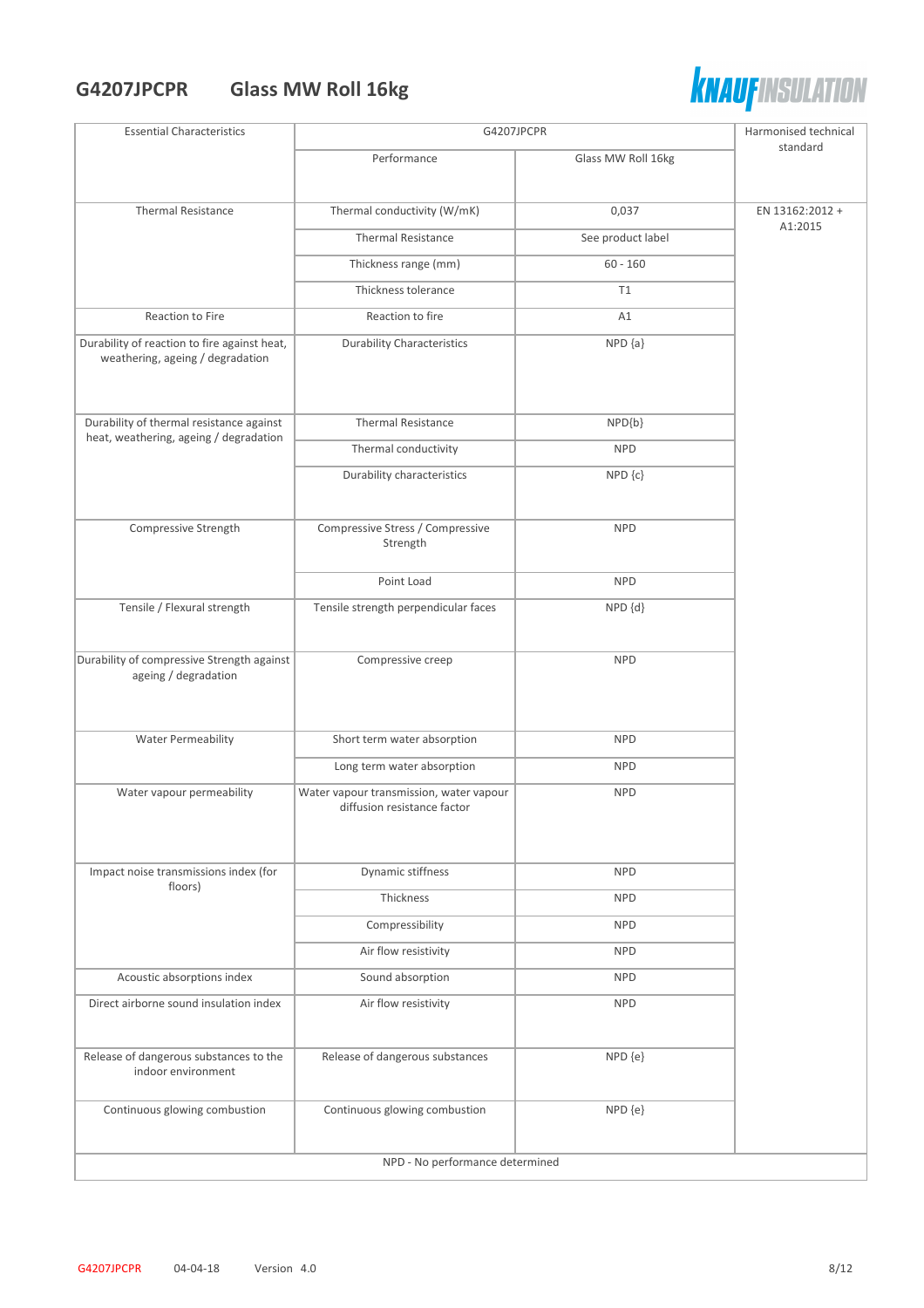## **G4207JPCPR Kalzip Plus 037**



| <b>Essential Characteristics</b>                                                 |                                                                        | G4207JPCPR                  |                            |  |
|----------------------------------------------------------------------------------|------------------------------------------------------------------------|-----------------------------|----------------------------|--|
|                                                                                  | Performance                                                            | Kalzip Plus 037             | standard                   |  |
|                                                                                  |                                                                        |                             |                            |  |
| <b>Thermal Resistance</b>                                                        | Thermal conductivity (W/mK)                                            | 0,037                       | EN 13162:2012 +<br>A1:2015 |  |
|                                                                                  | <b>Thermal Resistance</b>                                              | See product label           |                            |  |
|                                                                                  | Thickness range (mm)                                                   | $80 - 180$                  |                            |  |
|                                                                                  | Thickness tolerance                                                    | T1                          |                            |  |
| Reaction to Fire                                                                 | Reaction to fire                                                       | A1                          |                            |  |
| Durability of reaction to fire against heat,<br>weathering, ageing / degradation | <b>Durability Characteristics</b>                                      | $\overline{\text{NPD}}$ {a} |                            |  |
| Durability of thermal resistance against                                         | <b>Thermal Resistance</b>                                              | $NPD{b}$                    |                            |  |
| heat, weathering, ageing / degradation                                           | Thermal conductivity                                                   | <b>NPD</b>                  |                            |  |
|                                                                                  | Durability characteristics                                             | NPD {c}                     |                            |  |
|                                                                                  |                                                                        |                             |                            |  |
| Compressive Strength                                                             | Compressive Stress / Compressive<br>Strength                           | <b>NPD</b>                  |                            |  |
|                                                                                  | Point Load                                                             | <b>NPD</b>                  |                            |  |
| Tensile / Flexural strength                                                      | Tensile strength perpendicular faces                                   | NPD {d}                     |                            |  |
| Durability of compressive Strength against                                       | Compressive creep                                                      | <b>NPD</b>                  |                            |  |
| ageing / degradation                                                             |                                                                        |                             |                            |  |
| <b>Water Permeability</b>                                                        | Short term water absorption                                            | <b>NPD</b>                  |                            |  |
|                                                                                  | Long term water absorption                                             | <b>NPD</b>                  |                            |  |
| Water vapour permeability                                                        | Water vapour transmission, water vapour<br>diffusion resistance factor | <b>NPD</b>                  |                            |  |
| Impact noise transmissions index (for                                            | Dynamic stiffness                                                      | <b>NPD</b>                  |                            |  |
| floors)                                                                          | Thickness                                                              | <b>NPD</b>                  |                            |  |
|                                                                                  | Compressibility                                                        | <b>NPD</b>                  |                            |  |
|                                                                                  | Air flow resistivity                                                   | <b>NPD</b>                  |                            |  |
| Acoustic absorptions index                                                       | Sound absorption                                                       | <b>NPD</b>                  |                            |  |
| Direct airborne sound insulation index                                           | Air flow resistivity                                                   | <b>NPD</b>                  |                            |  |
| Release of dangerous substances to the<br>indoor environment                     | Release of dangerous substances                                        | NPD {e}                     |                            |  |
| Continuous glowing combustion                                                    | Continuous glowing combustion                                          | NPD {e}                     |                            |  |
|                                                                                  | NPD - No performance determined                                        |                             |                            |  |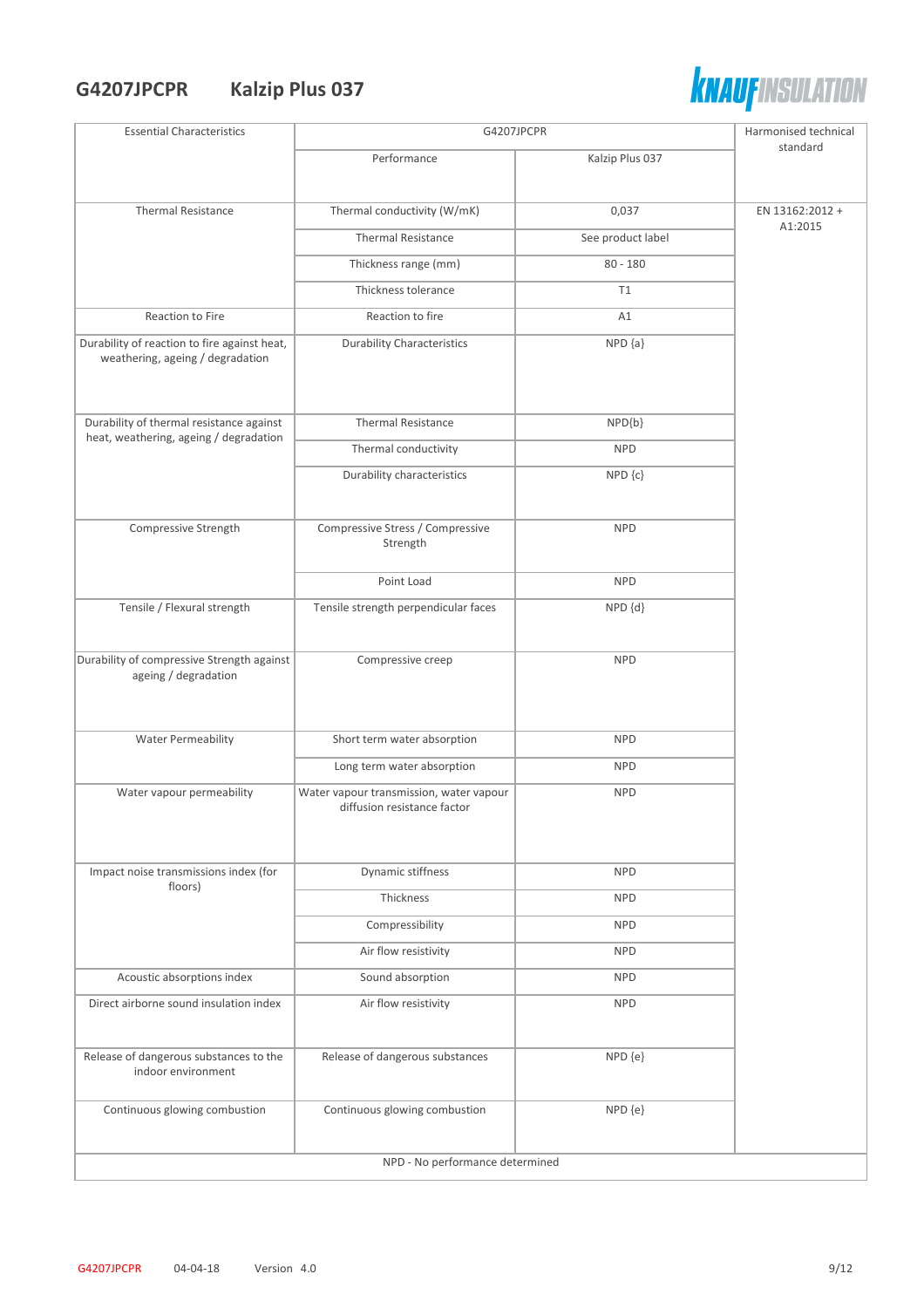# **G4207JPCPR Rigidal HP/037**



| standard<br>Rigidal HP/037<br>Performance<br>Thermal conductivity (W/mK)<br>0,037<br><b>Thermal Resistance</b><br>EN 13162:2012 +<br>A1:2015<br><b>Thermal Resistance</b><br>See product label<br>Thickness range (mm)<br>140<br>Thickness tolerance<br>T1<br>Reaction to Fire<br>Reaction to fire<br>A1<br>$NPD {a}$<br>Durability of reaction to fire against heat,<br><b>Durability Characteristics</b><br>weathering, ageing / degradation<br>Durability of thermal resistance against<br><b>Thermal Resistance</b><br>$NPD{b}$<br>heat, weathering, ageing / degradation<br>Thermal conductivity<br><b>NPD</b><br>Durability characteristics<br>NPD {c}<br>Compressive Stress / Compressive<br>Compressive Strength<br><b>NPD</b><br>Strength<br>Point Load<br><b>NPD</b><br>Tensile / Flexural strength<br>Tensile strength perpendicular faces<br>NPD {d}<br>Durability of compressive Strength against<br>Compressive creep<br><b>NPD</b><br>ageing / degradation<br><b>Water Permeability</b><br>Short term water absorption<br><b>NPD</b><br>Long term water absorption<br><b>NPD</b><br>Water vapour transmission, water vapour<br>Water vapour permeability<br><b>NPD</b><br>diffusion resistance factor<br>Dynamic stiffness<br>Impact noise transmissions index (for<br><b>NPD</b><br>floors)<br>Thickness<br><b>NPD</b><br>Compressibility<br><b>NPD</b><br>Air flow resistivity<br><b>NPD</b><br>Acoustic absorptions index<br>Sound absorption<br><b>NPD</b><br>Direct airborne sound insulation index<br>Air flow resistivity<br><b>NPD</b><br>Release of dangerous substances to the<br>Release of dangerous substances<br>NPD {e}<br>indoor environment<br>Continuous glowing combustion<br>Continuous glowing combustion<br>NPD {e}<br>NPD - No performance determined | <b>Essential Characteristics</b> | G4207JPCPR |  |
|---------------------------------------------------------------------------------------------------------------------------------------------------------------------------------------------------------------------------------------------------------------------------------------------------------------------------------------------------------------------------------------------------------------------------------------------------------------------------------------------------------------------------------------------------------------------------------------------------------------------------------------------------------------------------------------------------------------------------------------------------------------------------------------------------------------------------------------------------------------------------------------------------------------------------------------------------------------------------------------------------------------------------------------------------------------------------------------------------------------------------------------------------------------------------------------------------------------------------------------------------------------------------------------------------------------------------------------------------------------------------------------------------------------------------------------------------------------------------------------------------------------------------------------------------------------------------------------------------------------------------------------------------------------------------------------------------------------------------------------------------------------------------------------------|----------------------------------|------------|--|
|                                                                                                                                                                                                                                                                                                                                                                                                                                                                                                                                                                                                                                                                                                                                                                                                                                                                                                                                                                                                                                                                                                                                                                                                                                                                                                                                                                                                                                                                                                                                                                                                                                                                                                                                                                                             |                                  |            |  |
|                                                                                                                                                                                                                                                                                                                                                                                                                                                                                                                                                                                                                                                                                                                                                                                                                                                                                                                                                                                                                                                                                                                                                                                                                                                                                                                                                                                                                                                                                                                                                                                                                                                                                                                                                                                             |                                  |            |  |
|                                                                                                                                                                                                                                                                                                                                                                                                                                                                                                                                                                                                                                                                                                                                                                                                                                                                                                                                                                                                                                                                                                                                                                                                                                                                                                                                                                                                                                                                                                                                                                                                                                                                                                                                                                                             |                                  |            |  |
|                                                                                                                                                                                                                                                                                                                                                                                                                                                                                                                                                                                                                                                                                                                                                                                                                                                                                                                                                                                                                                                                                                                                                                                                                                                                                                                                                                                                                                                                                                                                                                                                                                                                                                                                                                                             |                                  |            |  |
|                                                                                                                                                                                                                                                                                                                                                                                                                                                                                                                                                                                                                                                                                                                                                                                                                                                                                                                                                                                                                                                                                                                                                                                                                                                                                                                                                                                                                                                                                                                                                                                                                                                                                                                                                                                             |                                  |            |  |
|                                                                                                                                                                                                                                                                                                                                                                                                                                                                                                                                                                                                                                                                                                                                                                                                                                                                                                                                                                                                                                                                                                                                                                                                                                                                                                                                                                                                                                                                                                                                                                                                                                                                                                                                                                                             |                                  |            |  |
|                                                                                                                                                                                                                                                                                                                                                                                                                                                                                                                                                                                                                                                                                                                                                                                                                                                                                                                                                                                                                                                                                                                                                                                                                                                                                                                                                                                                                                                                                                                                                                                                                                                                                                                                                                                             |                                  |            |  |
|                                                                                                                                                                                                                                                                                                                                                                                                                                                                                                                                                                                                                                                                                                                                                                                                                                                                                                                                                                                                                                                                                                                                                                                                                                                                                                                                                                                                                                                                                                                                                                                                                                                                                                                                                                                             |                                  |            |  |
|                                                                                                                                                                                                                                                                                                                                                                                                                                                                                                                                                                                                                                                                                                                                                                                                                                                                                                                                                                                                                                                                                                                                                                                                                                                                                                                                                                                                                                                                                                                                                                                                                                                                                                                                                                                             |                                  |            |  |
|                                                                                                                                                                                                                                                                                                                                                                                                                                                                                                                                                                                                                                                                                                                                                                                                                                                                                                                                                                                                                                                                                                                                                                                                                                                                                                                                                                                                                                                                                                                                                                                                                                                                                                                                                                                             |                                  |            |  |
|                                                                                                                                                                                                                                                                                                                                                                                                                                                                                                                                                                                                                                                                                                                                                                                                                                                                                                                                                                                                                                                                                                                                                                                                                                                                                                                                                                                                                                                                                                                                                                                                                                                                                                                                                                                             |                                  |            |  |
|                                                                                                                                                                                                                                                                                                                                                                                                                                                                                                                                                                                                                                                                                                                                                                                                                                                                                                                                                                                                                                                                                                                                                                                                                                                                                                                                                                                                                                                                                                                                                                                                                                                                                                                                                                                             |                                  |            |  |
|                                                                                                                                                                                                                                                                                                                                                                                                                                                                                                                                                                                                                                                                                                                                                                                                                                                                                                                                                                                                                                                                                                                                                                                                                                                                                                                                                                                                                                                                                                                                                                                                                                                                                                                                                                                             |                                  |            |  |
|                                                                                                                                                                                                                                                                                                                                                                                                                                                                                                                                                                                                                                                                                                                                                                                                                                                                                                                                                                                                                                                                                                                                                                                                                                                                                                                                                                                                                                                                                                                                                                                                                                                                                                                                                                                             |                                  |            |  |
|                                                                                                                                                                                                                                                                                                                                                                                                                                                                                                                                                                                                                                                                                                                                                                                                                                                                                                                                                                                                                                                                                                                                                                                                                                                                                                                                                                                                                                                                                                                                                                                                                                                                                                                                                                                             |                                  |            |  |
|                                                                                                                                                                                                                                                                                                                                                                                                                                                                                                                                                                                                                                                                                                                                                                                                                                                                                                                                                                                                                                                                                                                                                                                                                                                                                                                                                                                                                                                                                                                                                                                                                                                                                                                                                                                             |                                  |            |  |
|                                                                                                                                                                                                                                                                                                                                                                                                                                                                                                                                                                                                                                                                                                                                                                                                                                                                                                                                                                                                                                                                                                                                                                                                                                                                                                                                                                                                                                                                                                                                                                                                                                                                                                                                                                                             |                                  |            |  |
|                                                                                                                                                                                                                                                                                                                                                                                                                                                                                                                                                                                                                                                                                                                                                                                                                                                                                                                                                                                                                                                                                                                                                                                                                                                                                                                                                                                                                                                                                                                                                                                                                                                                                                                                                                                             |                                  |            |  |
|                                                                                                                                                                                                                                                                                                                                                                                                                                                                                                                                                                                                                                                                                                                                                                                                                                                                                                                                                                                                                                                                                                                                                                                                                                                                                                                                                                                                                                                                                                                                                                                                                                                                                                                                                                                             |                                  |            |  |
|                                                                                                                                                                                                                                                                                                                                                                                                                                                                                                                                                                                                                                                                                                                                                                                                                                                                                                                                                                                                                                                                                                                                                                                                                                                                                                                                                                                                                                                                                                                                                                                                                                                                                                                                                                                             |                                  |            |  |
|                                                                                                                                                                                                                                                                                                                                                                                                                                                                                                                                                                                                                                                                                                                                                                                                                                                                                                                                                                                                                                                                                                                                                                                                                                                                                                                                                                                                                                                                                                                                                                                                                                                                                                                                                                                             |                                  |            |  |
|                                                                                                                                                                                                                                                                                                                                                                                                                                                                                                                                                                                                                                                                                                                                                                                                                                                                                                                                                                                                                                                                                                                                                                                                                                                                                                                                                                                                                                                                                                                                                                                                                                                                                                                                                                                             |                                  |            |  |
|                                                                                                                                                                                                                                                                                                                                                                                                                                                                                                                                                                                                                                                                                                                                                                                                                                                                                                                                                                                                                                                                                                                                                                                                                                                                                                                                                                                                                                                                                                                                                                                                                                                                                                                                                                                             |                                  |            |  |
|                                                                                                                                                                                                                                                                                                                                                                                                                                                                                                                                                                                                                                                                                                                                                                                                                                                                                                                                                                                                                                                                                                                                                                                                                                                                                                                                                                                                                                                                                                                                                                                                                                                                                                                                                                                             |                                  |            |  |
|                                                                                                                                                                                                                                                                                                                                                                                                                                                                                                                                                                                                                                                                                                                                                                                                                                                                                                                                                                                                                                                                                                                                                                                                                                                                                                                                                                                                                                                                                                                                                                                                                                                                                                                                                                                             |                                  |            |  |
|                                                                                                                                                                                                                                                                                                                                                                                                                                                                                                                                                                                                                                                                                                                                                                                                                                                                                                                                                                                                                                                                                                                                                                                                                                                                                                                                                                                                                                                                                                                                                                                                                                                                                                                                                                                             |                                  |            |  |
|                                                                                                                                                                                                                                                                                                                                                                                                                                                                                                                                                                                                                                                                                                                                                                                                                                                                                                                                                                                                                                                                                                                                                                                                                                                                                                                                                                                                                                                                                                                                                                                                                                                                                                                                                                                             |                                  |            |  |
|                                                                                                                                                                                                                                                                                                                                                                                                                                                                                                                                                                                                                                                                                                                                                                                                                                                                                                                                                                                                                                                                                                                                                                                                                                                                                                                                                                                                                                                                                                                                                                                                                                                                                                                                                                                             |                                  |            |  |
|                                                                                                                                                                                                                                                                                                                                                                                                                                                                                                                                                                                                                                                                                                                                                                                                                                                                                                                                                                                                                                                                                                                                                                                                                                                                                                                                                                                                                                                                                                                                                                                                                                                                                                                                                                                             |                                  |            |  |
|                                                                                                                                                                                                                                                                                                                                                                                                                                                                                                                                                                                                                                                                                                                                                                                                                                                                                                                                                                                                                                                                                                                                                                                                                                                                                                                                                                                                                                                                                                                                                                                                                                                                                                                                                                                             |                                  |            |  |
|                                                                                                                                                                                                                                                                                                                                                                                                                                                                                                                                                                                                                                                                                                                                                                                                                                                                                                                                                                                                                                                                                                                                                                                                                                                                                                                                                                                                                                                                                                                                                                                                                                                                                                                                                                                             |                                  |            |  |
|                                                                                                                                                                                                                                                                                                                                                                                                                                                                                                                                                                                                                                                                                                                                                                                                                                                                                                                                                                                                                                                                                                                                                                                                                                                                                                                                                                                                                                                                                                                                                                                                                                                                                                                                                                                             |                                  |            |  |
|                                                                                                                                                                                                                                                                                                                                                                                                                                                                                                                                                                                                                                                                                                                                                                                                                                                                                                                                                                                                                                                                                                                                                                                                                                                                                                                                                                                                                                                                                                                                                                                                                                                                                                                                                                                             |                                  |            |  |
|                                                                                                                                                                                                                                                                                                                                                                                                                                                                                                                                                                                                                                                                                                                                                                                                                                                                                                                                                                                                                                                                                                                                                                                                                                                                                                                                                                                                                                                                                                                                                                                                                                                                                                                                                                                             |                                  |            |  |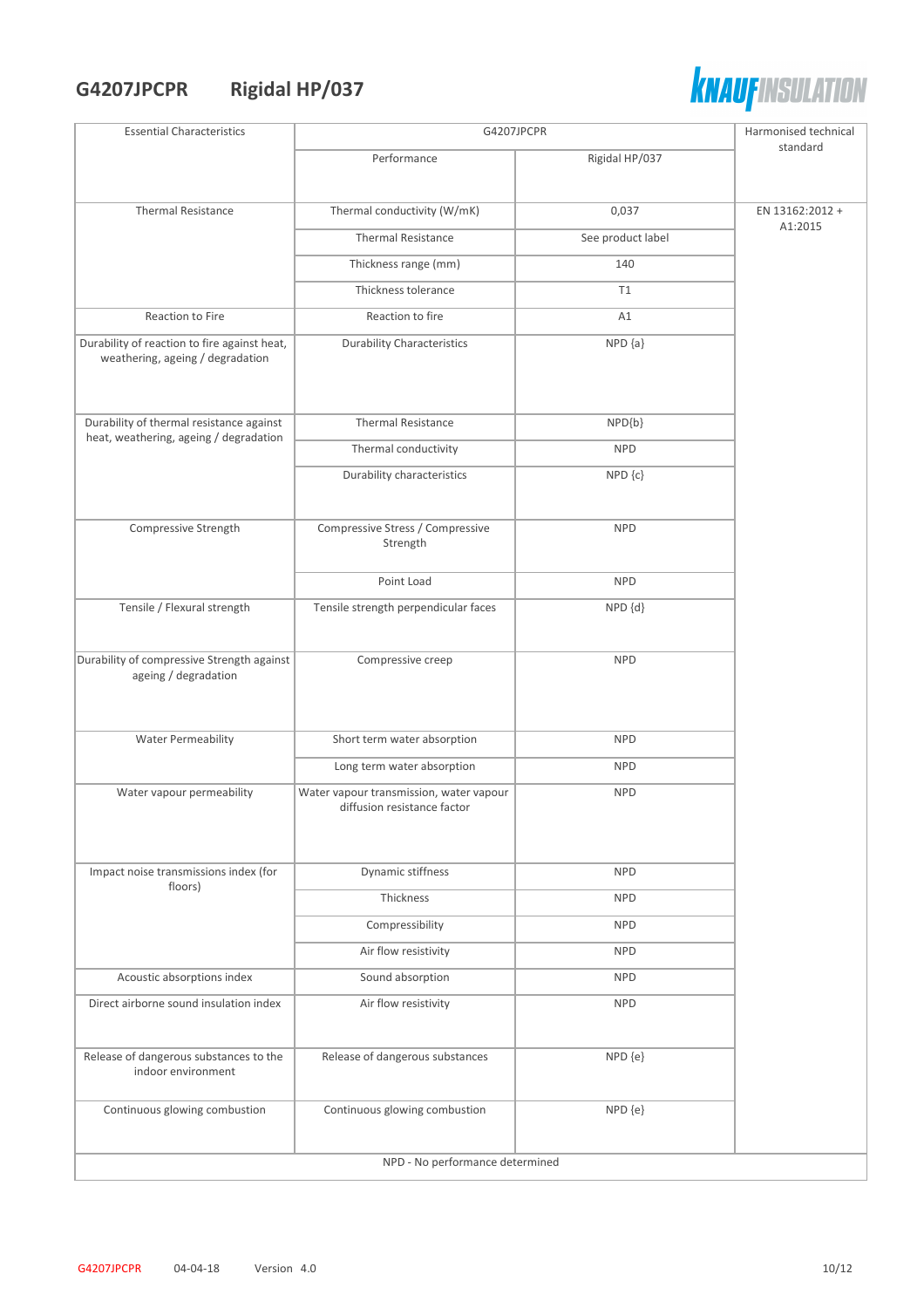#### **G4207JPCPR Room-in-Roof 37**



| <b>Essential Characteristics</b>                                                 | G4207JPCPR                                                             |                   | Harmonised technical       |  |
|----------------------------------------------------------------------------------|------------------------------------------------------------------------|-------------------|----------------------------|--|
|                                                                                  | Performance                                                            | Room-in-Roof 37   | standard                   |  |
|                                                                                  |                                                                        |                   |                            |  |
| <b>Thermal Resistance</b>                                                        | Thermal conductivity (W/mK)                                            | 0,037             | EN 13162:2012 +<br>A1:2015 |  |
|                                                                                  | <b>Thermal Resistance</b>                                              | See product label |                            |  |
|                                                                                  | Thickness range (mm)                                                   | $100 - 200$       |                            |  |
|                                                                                  | Thickness tolerance                                                    | T1                |                            |  |
| Reaction to Fire                                                                 | Reaction to fire                                                       | A <sub>2</sub>    |                            |  |
| Durability of reaction to fire against heat,<br>weathering, ageing / degradation | <b>Durability Characteristics</b>                                      | $NPD {a}$         |                            |  |
| Durability of thermal resistance against                                         | <b>Thermal Resistance</b>                                              | NPD{b}            |                            |  |
| heat, weathering, ageing / degradation                                           | Thermal conductivity                                                   | <b>NPD</b>        |                            |  |
|                                                                                  | Durability characteristics                                             | NPD {c}           |                            |  |
|                                                                                  |                                                                        |                   |                            |  |
| Compressive Strength                                                             | Compressive Stress / Compressive<br>Strength                           | <b>NPD</b>        |                            |  |
|                                                                                  | Point Load                                                             | <b>NPD</b>        |                            |  |
| Tensile / Flexural strength                                                      | Tensile strength perpendicular faces                                   | NPD {d}           |                            |  |
|                                                                                  |                                                                        |                   |                            |  |
| Durability of compressive Strength against<br>ageing / degradation               | Compressive creep                                                      | <b>NPD</b>        |                            |  |
|                                                                                  |                                                                        |                   |                            |  |
|                                                                                  | Short term water absorption                                            | <b>NPD</b>        |                            |  |
| Water Permeability                                                               |                                                                        |                   |                            |  |
|                                                                                  | Long term water absorption                                             | <b>NPD</b>        |                            |  |
| Water vapour permeability                                                        | Water vapour transmission, water vapour<br>diffusion resistance factor | <b>NPD</b>        |                            |  |
|                                                                                  |                                                                        |                   |                            |  |
|                                                                                  |                                                                        |                   |                            |  |
| Impact noise transmissions index (for<br>floors)                                 | Dynamic stiffness                                                      | <b>NPD</b>        |                            |  |
|                                                                                  | Thickness                                                              | <b>NPD</b>        |                            |  |
|                                                                                  | Compressibility                                                        | <b>NPD</b>        |                            |  |
|                                                                                  | Air flow resistivity                                                   | <b>NPD</b>        |                            |  |
| Acoustic absorptions index                                                       | Sound absorption                                                       | <b>NPD</b>        |                            |  |
| Direct airborne sound insulation index                                           | Air flow resistivity                                                   | <b>NPD</b>        |                            |  |
| Release of dangerous substances to the<br>indoor environment                     | Release of dangerous substances                                        | NPD {e}           |                            |  |
|                                                                                  |                                                                        |                   |                            |  |
| Continuous glowing combustion                                                    | Continuous glowing combustion                                          | NPD {e}           |                            |  |
|                                                                                  | NPD - No performance determined                                        |                   |                            |  |